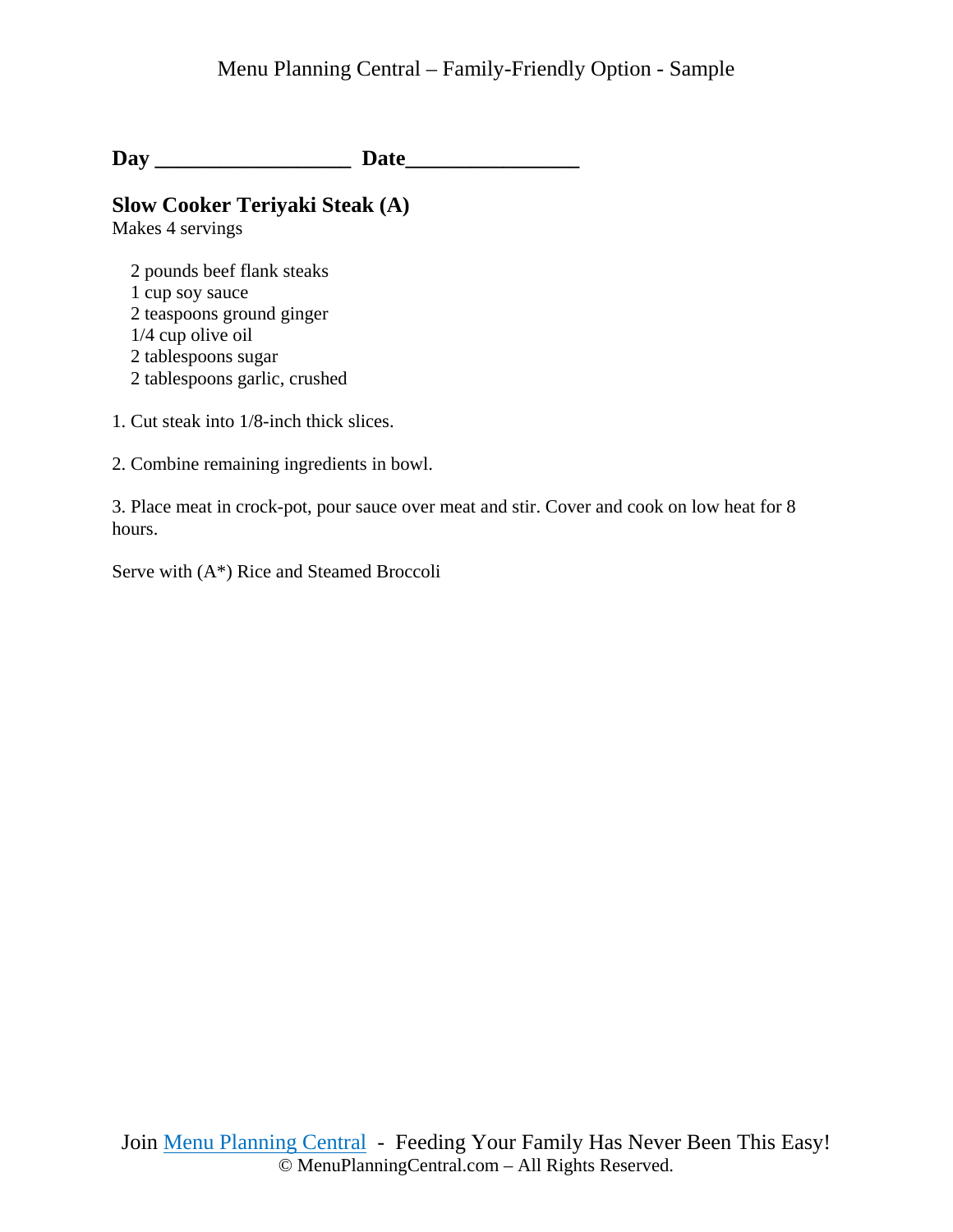### **Turkey Casserole (B)**

Makes 6 servings

 3 cups turkeys diced, cooked 2 eggs hard-cooked and chopped 1 4 1/2-ounce can mushrooms sliced, drained 3/4 cup celery diced 1/4 cup almonds sliced blanched 1 tablespoon onions minced 1 10 1/2-ounce can cream of mushroom soup 3/4 cup mayonnaise real 1 3-ounce can chow mein noodles

1. Heat oven to 350° F. Mix first 6 ingredients. Stir soup into mayonnaise; toss with turkey mixture.

2. Turn into a greased 2-quart casserole and sprinkle with chow mein noodles. Bake for 30 minutes.

Note: Shredded cheese and crushed potato chips may be used in place of noodles. This recipe may be made ahead to the point of adding the topping. Purchase cooked turkey from deli if you don't have leftovers or use chicken instead.

Melon with Sweet Lime Dressing  $(B^*)$ Makes 6 servings

 3 cups cubed cantaloupes 3 cups cubed honeydew 2 tablespoons orange marmalade 2 tablespoons lime juice 1 tablespoon honey 1 teaspoon chopped fresh mint leaves

1. In a large bowl, combine cantaloupe and honeydew.

2. In a small bowl, combine the orange marmalade, lime juice, honey and mint; mix well. Pour over the fruit and toss gently to coat. Serve immediately.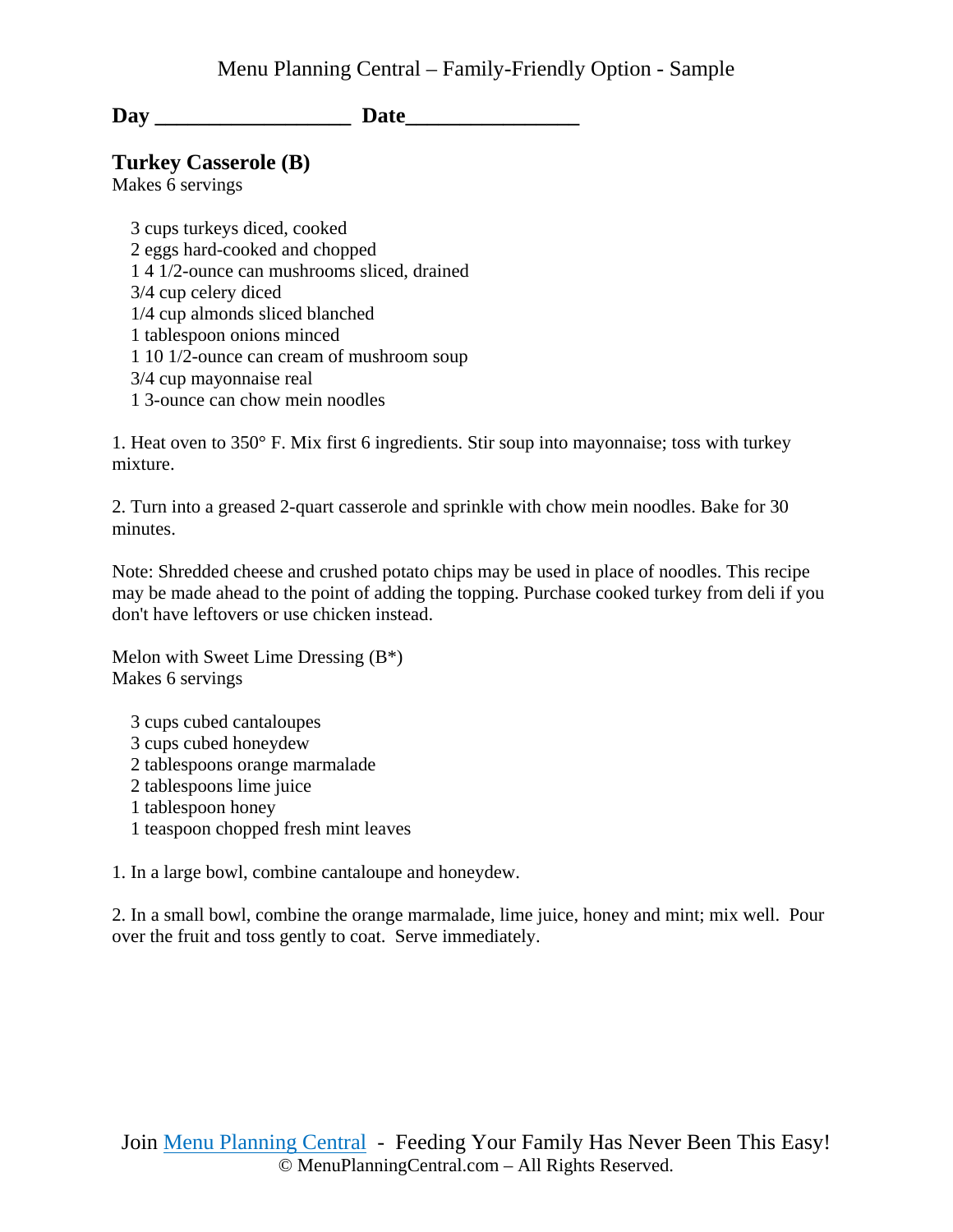**Sausage Lasagna (C)** 

Makes 4 servings

 1/2 pound bulk Italian sausage 4 ounces lasagna noodles 1 egg beaten 1 cup ricotta cheese 1/2 cup parmesan cheese grated 1 6-ounce package mozzarella cheese sliced 2 cups spaghetti sauce

1. Heat oven to 375° F.

2. Brown sausage; drain off fat. Cook noodles in boiling salted water according to package directions; drain. Combine egg, ricotta cheese, Parmesan cheese, and sausage.

3. In a greased 8-inch square baking dish, layer 1/2 each noodles, meat mixture, mozzarella, and tomato or spaghetti sauce. Repeat layers.

4. Bake, uncovered, for 40 minutes. Let stand a few minutes; sprinkle with additional Parmesan cheese.

Note: This lasagna recipe is easily doubled; freeze the extra one for future use or make a big 9x13 pan instead if you have a larger family or are having company.

Serve with (C\*) Tossed Green Salad and French Bread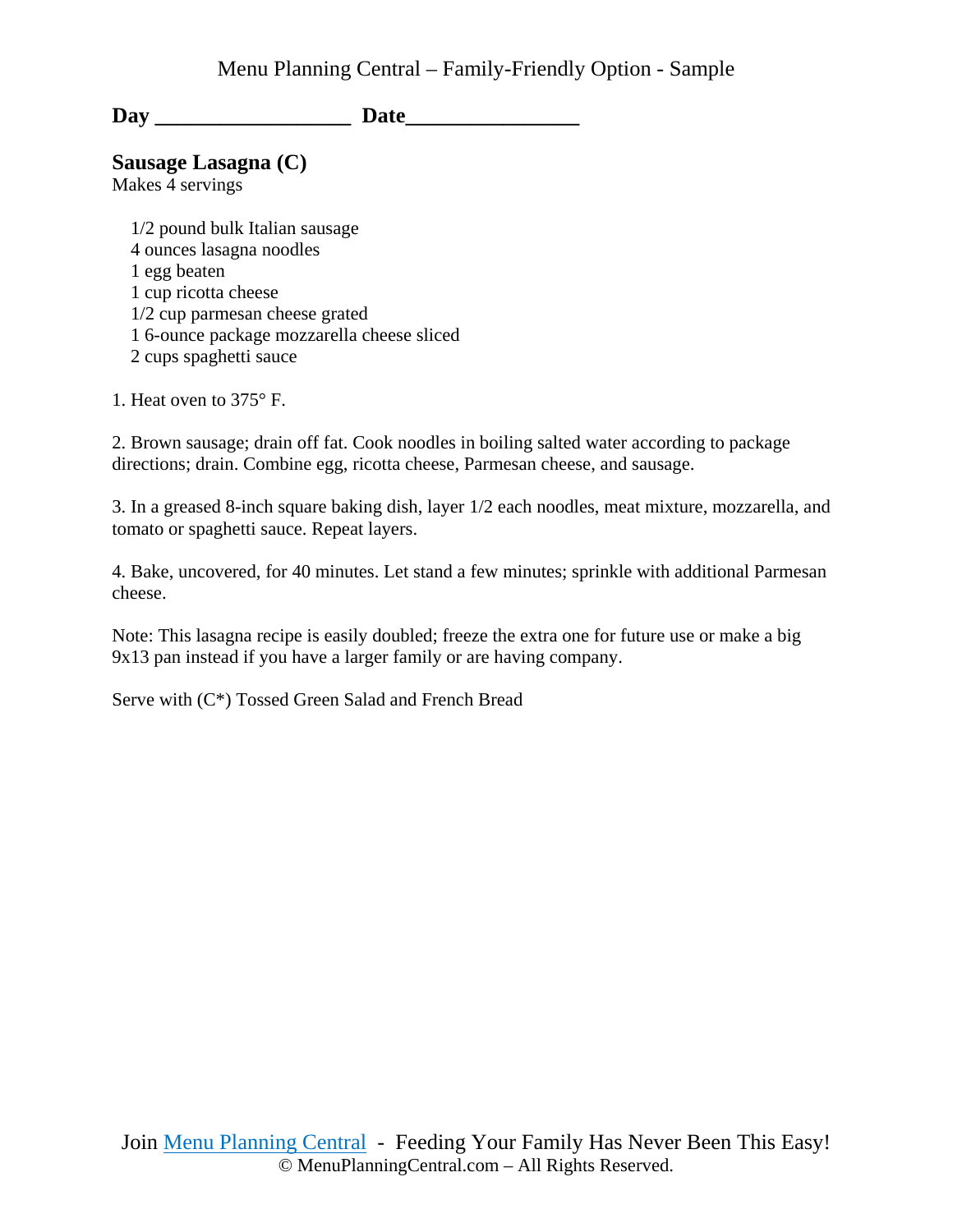### **Crumb Coated Salmon (D)**

Makes 4 servings

 2 eggs 1/2 cup milk 1 cup seasoned bread crumbs 2 teaspoons lemon pepper seasoning 1/2 teaspoon dill weed 1/4 teaspoon garlic powder 4 salmon fillets 6 ounces each (can be bought frozen or fresh)

1. In a shallow dish, beat the eggs and milk.

2. In another shallow dish, combine the bread crumbs, lemon pepper seasoning, dill and garlic powder.

- 3. Dip salmon in egg mixture, then coat with crumb mixture. Place on a greased baking sheet.
- 4. Bake at 350 degrees for 14-18 minutes or until fish flakes easily with a fork.

Serve with (\*D) Cooked Buttered Noodles and Steamed Carrots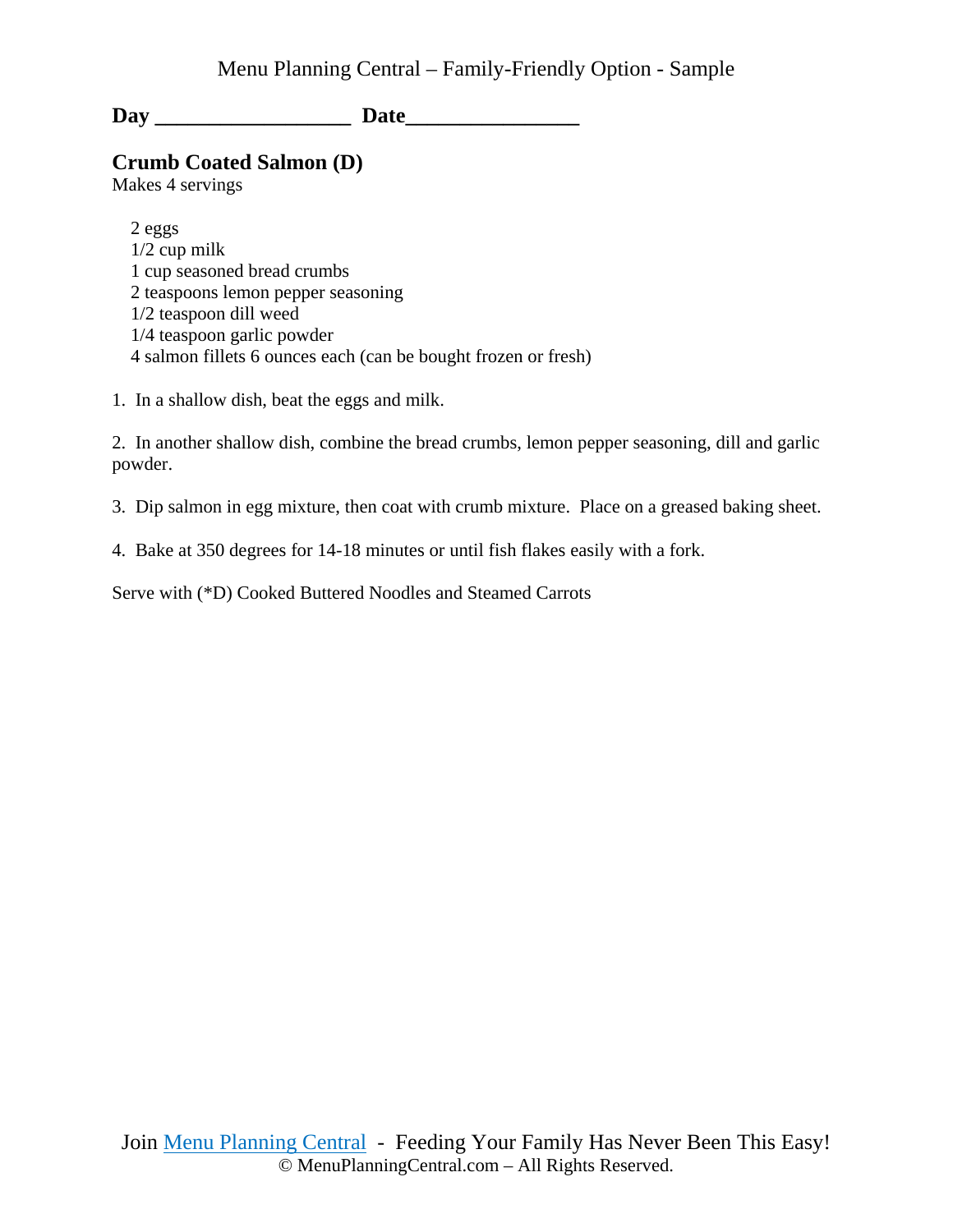### **Sesame Baked Chicken Breasts (E)**

Makes 8 servings

 1/3 cup butter 1 egg slightly beaten 1 1/2 tablespoons water 1 1/2 tablespoons soy sauce 1 1/4 teaspoons salt 1/8 teaspoon black pepper 8 chicken breasts, boned and skinned 1/3 cup flour 1/4 cup sesame seeds

1. Preheat oven to 400 degrees F. Place butter in 8x12-inch baking pan; melt in oven as it preheats.

2. In meantime blend egg, water, soy sauce, salt, and pepper. Dip chicken into flour, then into egg mixture. Arrange chicken breasts in pan, turning to coat with butter. Sprinkle generously with sesame seeds. Bake at 400 degrees F. for 40 to 45 minutes or until tender and golden brown.

Special Dinner Mashed Potatoes  $-(E^*)$ Makes 4 servings

 2 1/2 pounds potatoes peeled and cubed 1/2 cup sour cream 1 3-ounce package cream cheese softened 1 1/2 tablespoons butter or margarine divided 1/2 teaspoon salt 1/2 teaspoon onion salt 1/8 teaspoon pepper

1. Place potatoes in a large pot; cover with water. Cover and bring to a boil. Cook for 20-25 minutes or until very tender; drain well.

2. In a large mixing bowl, mash potatoes. Add sour cream, cream cheese, 1 T. butter, salt, onion salt and pepper; beat until fluffy. Transfer to a greased 1 quart baking dish. Dot with remaining butter. Bake, uncovered, at 350 degrees for 15-20 minutes or until heated through.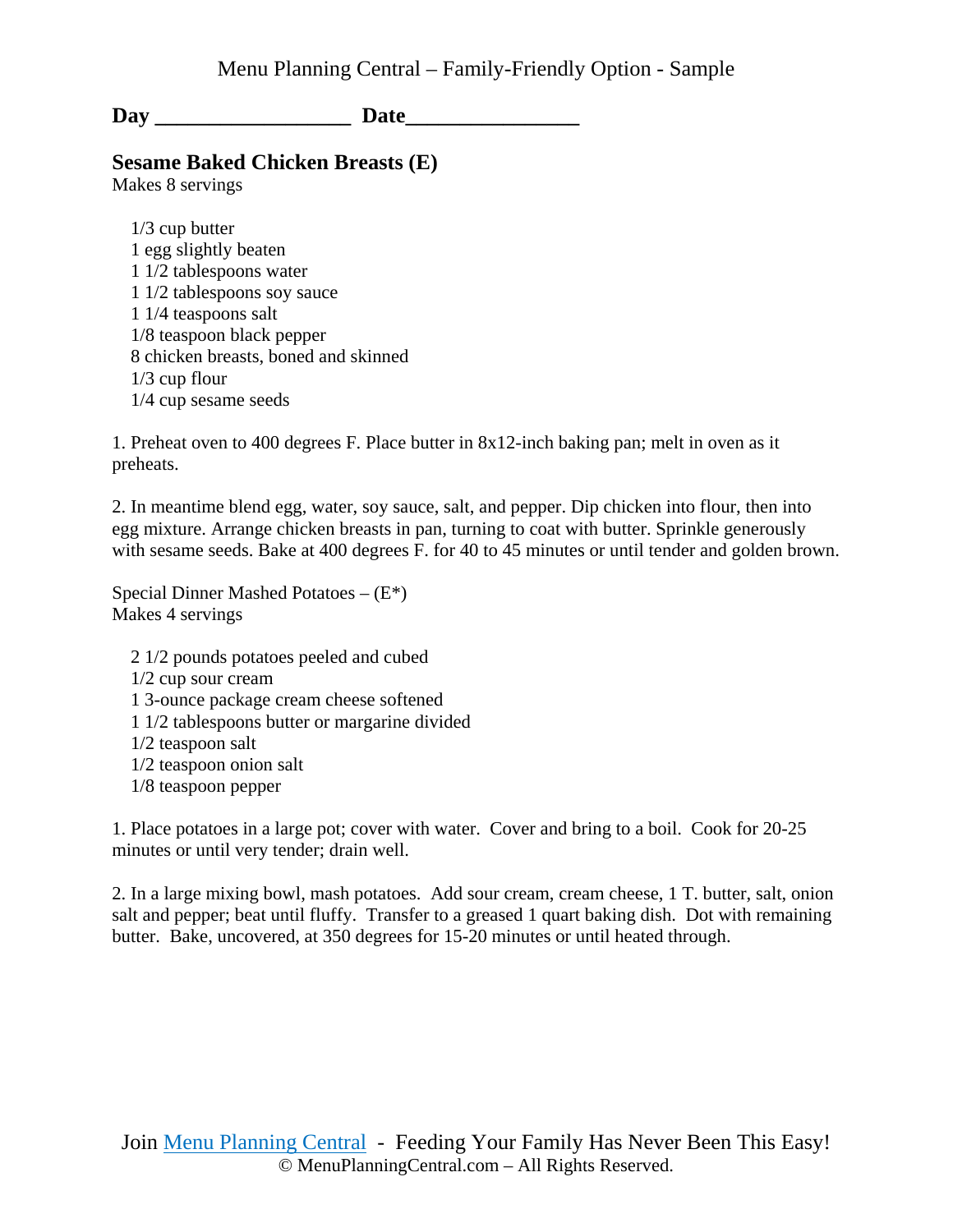### **Cheeseburger Pasta Toss (F)**

Makes 6 servings

 2 cups uncooked wagon wheel pasta (rotelle) (4 ounces) 1 pound ground beef 1 large onion, sliced or chopped (1 cup) 1 (8-ounce) package process sharp cheddar cheese spread 1/2 cup milk 1/2 teaspoon garlic salt 1 large tomato, chopped (1 cup) 1/2 cup shredded cheddar cheese (2 ounces)

1. Cook and drain pasta as directed on package.

2. While pasta is cooking, cook beef and onion in 10-inch skillet over medium-high heat about 10 minutes, stirring occasionally, until beef is brown; drain.

3. Reduce heat to medium. Stir cheese spread, milk and garlic salt into beef; continue stirring until cheese is melted and mixture is well blended. Stir in pasta and tomato. Sprinkle with Cheddar cheese; cover and heat 2 to 3 minutes or until cheese is melted.

Serve with (F\*) Grapes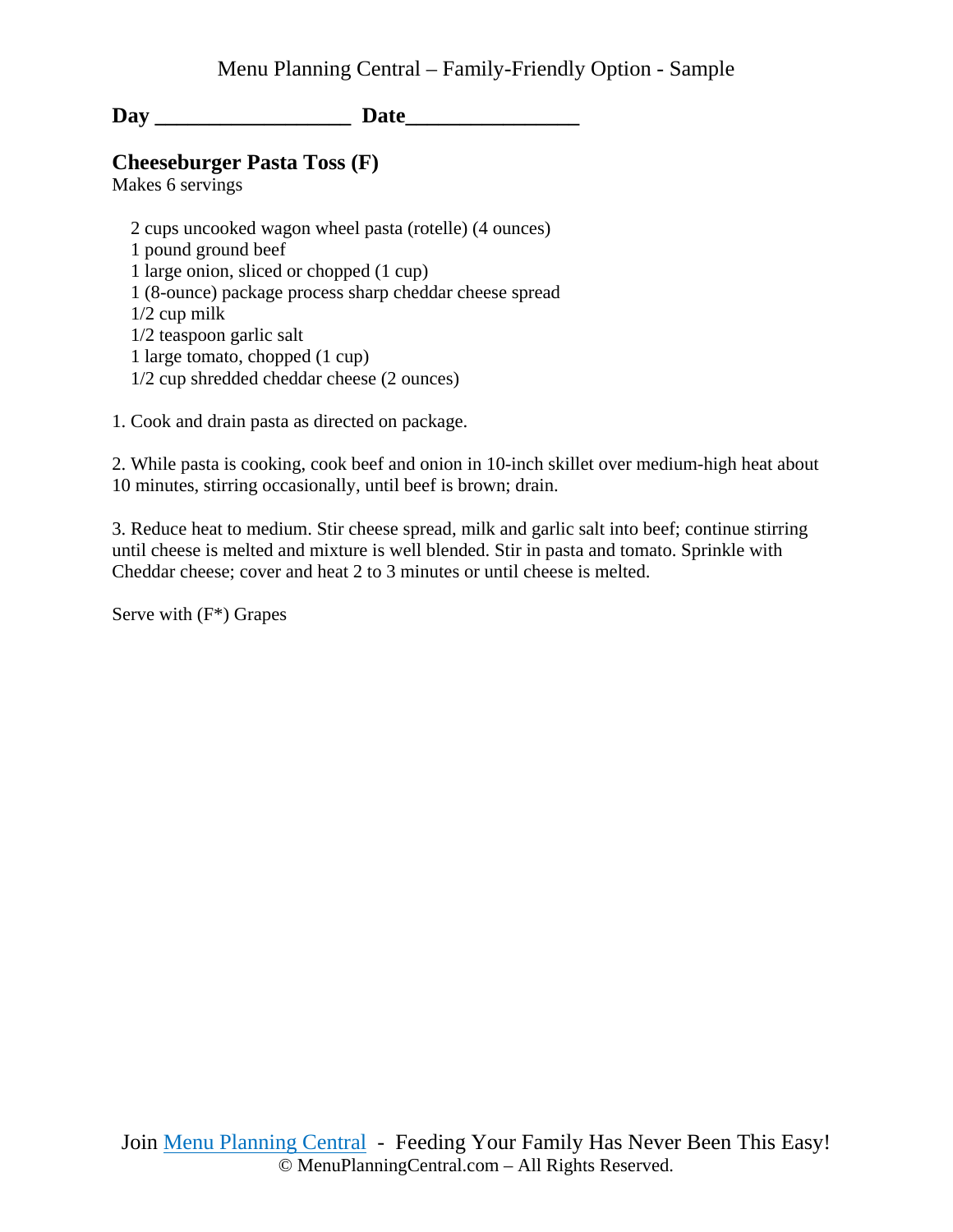# **Pork Chop Supper (G)**

Makes 6 servings

 6 pork loin chops (3/4 inch thick) 1/2 cup all-purpose flour 2 tablespoons olive oil or vegetable oil 2 teaspoons dried thyme 2 teaspoons salt 1/4 teaspoon pepper 4 large potatoes (about 2-1/4 pounds) 5 medium carrots, sliced 1/4-inch thick 1 medium onion, cut into wedges 3 cups beef broth

1. Place flour in a large Ziplock bag. Add pork chops and shake.

2. Heat oil in a large skillet; brown the chops on both sides. Sprinkle with thyme, salt and pepper.

3. Peel potatoes and cut into 3/4-in. cubes; add to skillet along with the carrots and onion. Pour broth over all; bring to a boil. Reduce heat; cover and simmer for 40-50 minutes or until pork and vegetables are tender.

Serve with (G\*) Dinner Rolls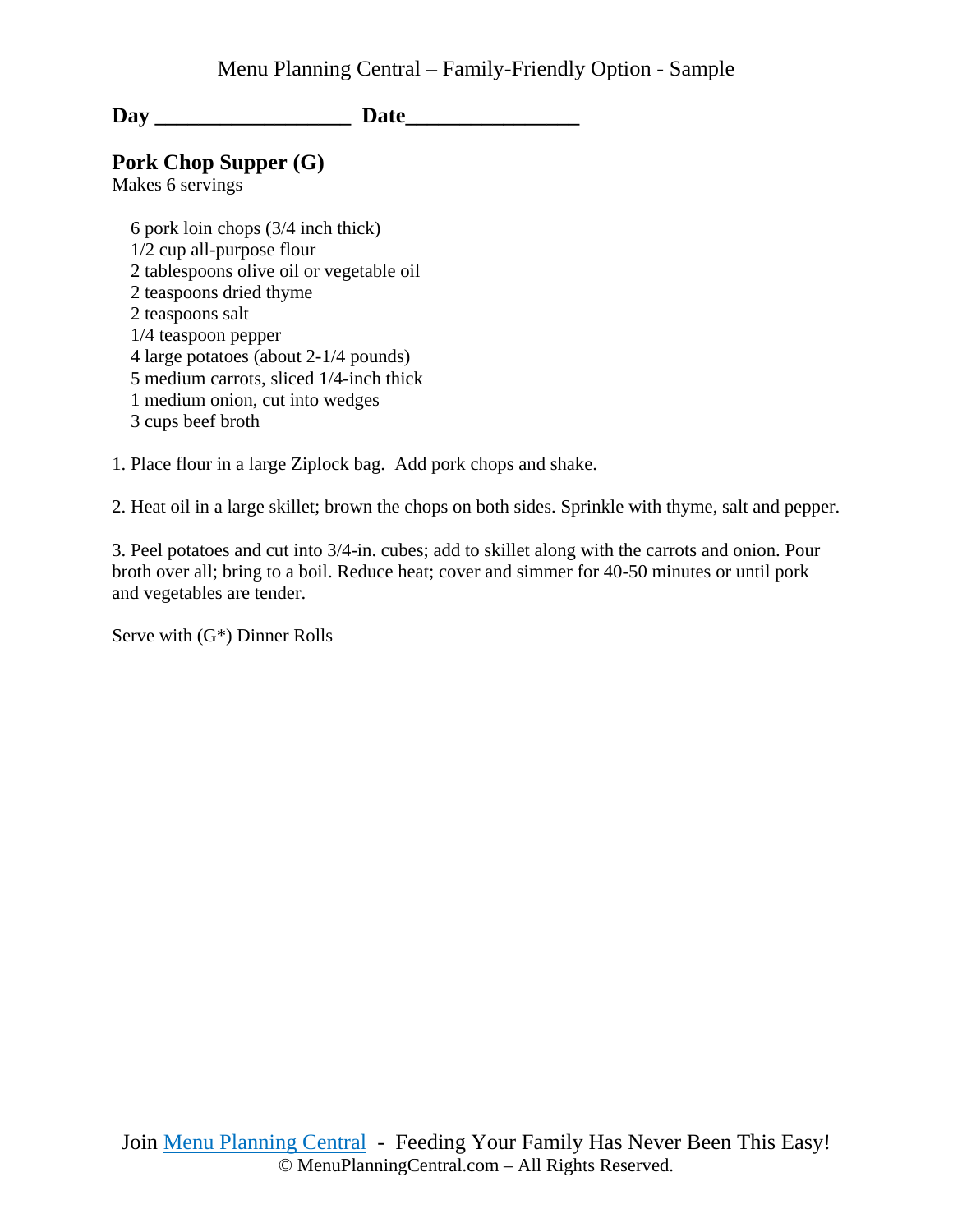### Menu Planning Central – Family-Friendly Option - Sample

Weekend Brunch Ideas - (H & I)

Day Date

#### **Canadian Bacon Omelet - H**

Makes 4 servings

 1/2 pound Canadian bacon cut in julienne strips 2 to 3 tablespoons butter or margarine 6 eggs 1/2 cup half and half 1 tablespoon flour 1/4 teaspoon salt Freshly ground pepper to taste 3 tablespoons chives minced fresh 1 tablespoon vermouth 1 teaspoon butter or margarine, melted 1 tablespoon parsley minced fresh

1. In skillet, sauté bacon strips in 2 tablespoons butter or margarine. Remove and keep warm.

2. In a bowl blend eggs, half-and-half, flour, salt, pepper, chives, and vermouth.

3. Add 1 tablespoon butter or margarine to heated skillet if necessary. When hot pour in egg mixture and stir with a fork in a circular motion for a minute or two. When omelet is beginning to set, sprinkle bacon over top. Lift up omelet with spatula and let any uncooked portion run underneath. Cook until set and bottom is golden. Fold omelet and turn out onto heated plate. Drizzle 1 teaspoon melted butter or margarine over top and sprinkle with parsley. Omelet can be left unfolded and served from skillet cut in wedges and sprinkled with parsley.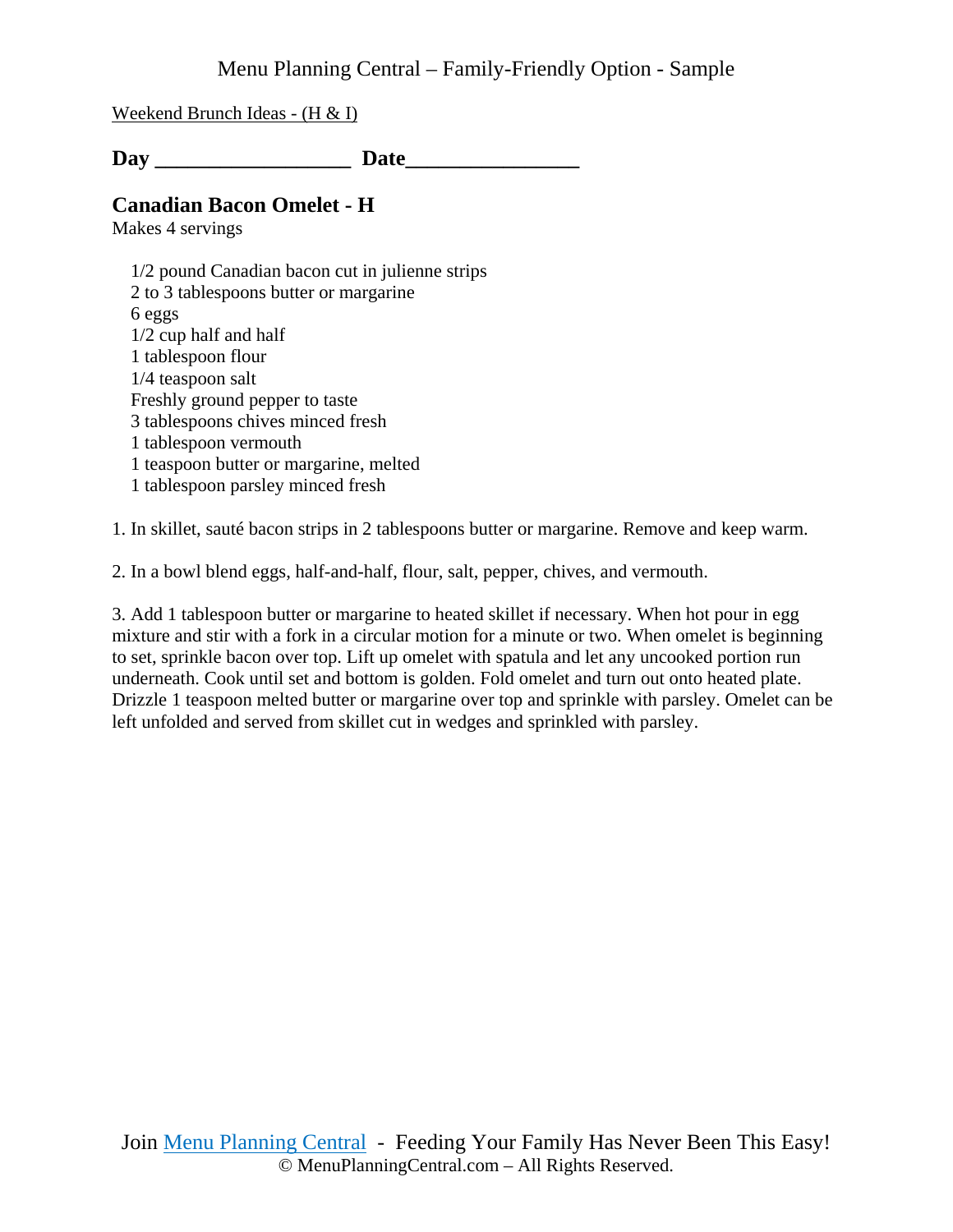**Raspberry Coffee Cake - I**

Makes 8 servings

 1 cup flour 1/3 cup sugar 1/2 teaspoon baking powder 1/4 teaspoon baking soda 1/4 teaspoon salt 1 egg 1/2 cup plain yogurt 2 tablespoons butter or margarine melted 1 teaspoon vanilla extract 3 tablespoons brown sugar 1 cup fresh or frozen raspberries (if using frozen berries, do not thaw) 1 tablespoon sliced almonds GLAZE 1/4 cup confectioners' sugar 1 teaspoon milk 1/4 teaspoon vanilla extract

1. In a bowl, combine the flour, sugar, baking powder, baking soda and salt. In a separate bowl, combine egg, yogurt, butter and vanilla. Add to dry ingredients just until moistened.

2. Spoon 2/3 of the batter into an 8" round baking pan coated with nonstick cooking spray. Combine the brown sugar and raspberries; sprinkle over batter. Spoon remaining batter over the top. Sprinkle with almonds.

3. Bake at 350 degrees for 35-40 minutes or until cake springs back when lightly touched and is golden brown. Cool for 10 minutes before removing from pan to a wire rack. In a small bowl, combine the glaze ingredients. Drizzle over coffee cake. Serve warm or at room temperature.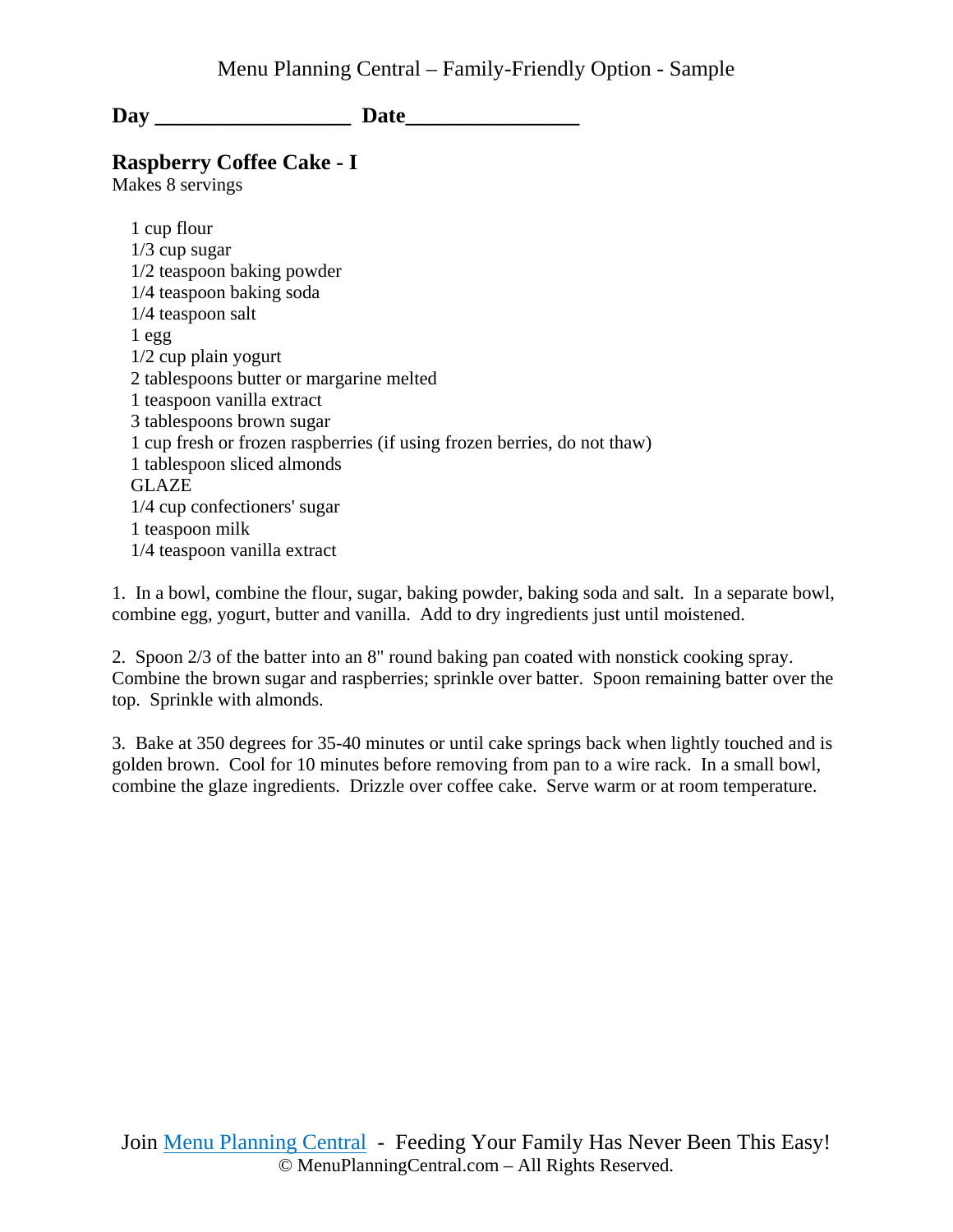Desserts -  $(J & K)$ 

Day Date

### **Irish Cream Mint Cookies - J**

Makes 48 cookies

 1 1/4 cups oats old-fashioned or quick-cooking 1 1/2 cups flour 1 teaspoon baking powder 1 teaspoon baking soda 3/4 teaspoon salt 1 cup butter or margarine, softened 1 cup brown sugar packed 1/2 cup sugar 1 egg large 1/4 cup Irish cream liqueur 1 teaspoon vanilla extract 12 ounces mint chocolate chips (2 cups)

1. Heat oven to 350°. Have baking sheets ready.

2. Place oats in a blender or food processor. Cover and blend or process until like flour. Mix oat flour, baking powder, baking soda, and salt.

3. Beat butter, brown sugar, and sugar in a large bowl with electric mixer until fluffy. Beat in egg, liqueur, and vanilla. On low speed, gradually beat in flour mixture. Stir in chocolate chips. (Chill 15 to 20 minutes if very soft.)

4. Drop by heaping teaspoonfuls about 2 inches apart onto baking sheets. Bake 10 to 12 minutes until cookies look dry on top and edges are lightly browned. Cool on baking sheets 2 minutes. Remove to wire racks to cool.